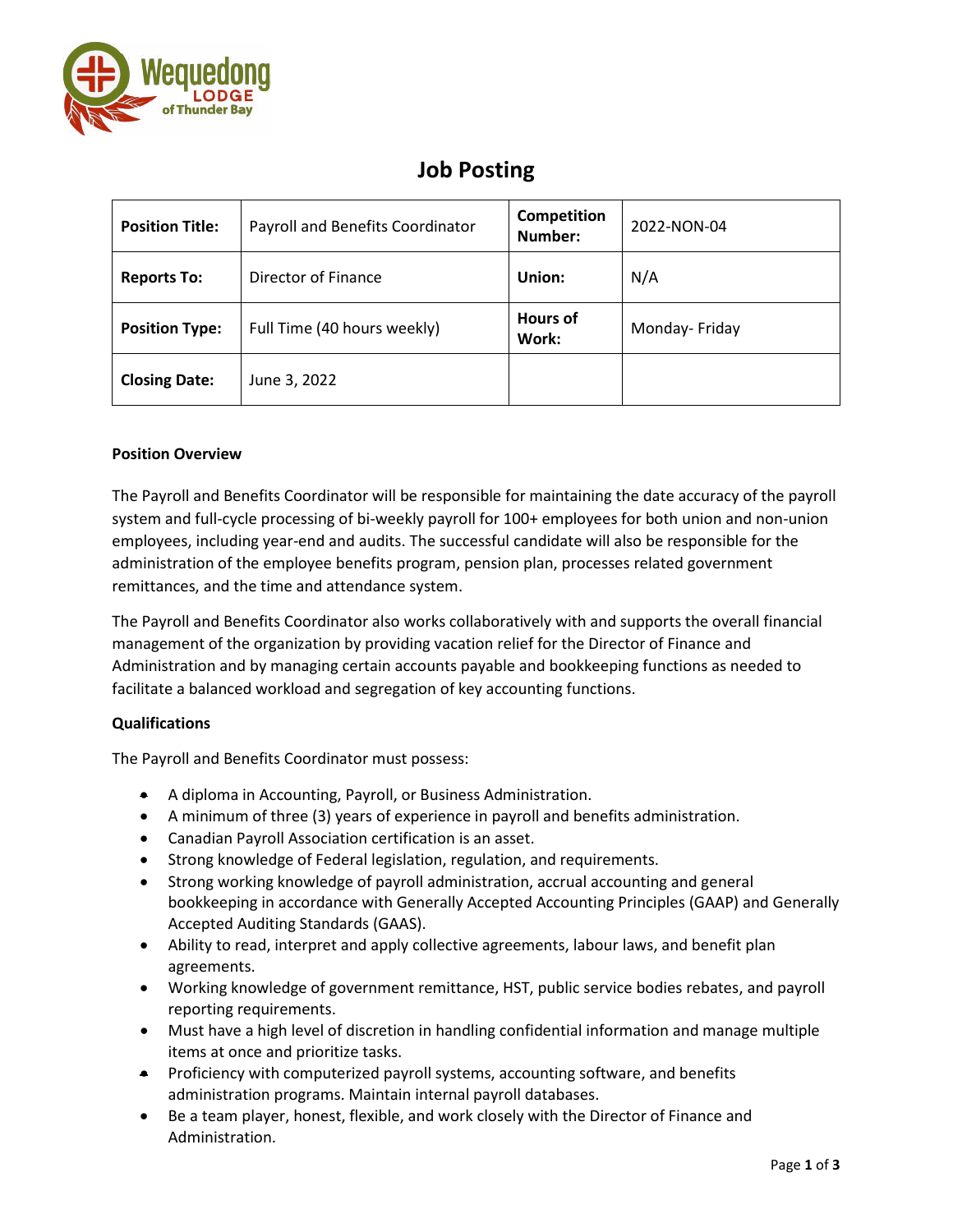

- Attention to detail, a high level of accuracy, analytical and problem-solving skills.
- Practical organizational skills combined with excellent time, and stress management.
- Effective verbal, listening and written communication skills.
- Fluency either in Ojibway, Oji-Cree, or Cree would be an asset.
- An understanding and appreciation of Indigenous culture.

## **Duties and Responsibilities**

- 1. Prepare union and management bi-weekly payroll which includes reviewing the time and attendance system, follow-up on anomalies, calculating net pay, uploading electronic transfer files to bank and/or issuance of cheques as appropriate, posting accounting transactions, calculating pay errors, process garnishments, issue paystubs and completing pay period end procedures while ensuring that the confidentiality, accuracy, and security of the process is maintained. Follow salary increases based on the collective agreement.
- 2. Administer group benefits and pension plan ensuring enrolment, changes, and terminations of participants entered in a timely manner. Administer all pension-related financial data including top-ups, terminations, and leaves of absence.
- 3. Administration, reconciliation, and reporting of benefits and pension plan integrated into the payroll and service provider's system.
- 4. Liaise with benefits provider and responsible for employee benefits update, accurate benefit deductions, and record-keeping.
- 5. Set up new employees in the payroll system and resolve payroll discrepancies.
- 6. Generate various reports and documents for management and government which includes fiscal year-end leave balances, salary and benefit accruals, record of employment (ROE), bi-monthly receiver general remittances, annual T4s, monthly WSIB remittances, biweekly and annual benefit and pension, tax-free savings, monthly union dues, monthly seniority and salary and benefit projections.
- 7. Serve as a primary source of information for payroll and benefits and respond to inquiries from both internal and external clients.
- 8. Maintain payroll files system ensuring that confidentiality is maintained.
- 9. Maintain a quality management environment for payroll by ensuring that the entire system is regularly documented to facilitate audits as required.
- 10. Responsible for preparation and submission of bank reconciliation on a rotational basis.
- 11. Responsible for the collection of cash/cheque from employee purchases and vending machine and completing the bank deposit.
- 12. Provide training on a payroll software system to supervisors, and orientation to all new hires on pay stubs, payroll, and benefits.
- 13. Provide salary and benefits projections for Management and Union for government legislation and collective agreement bargaining.